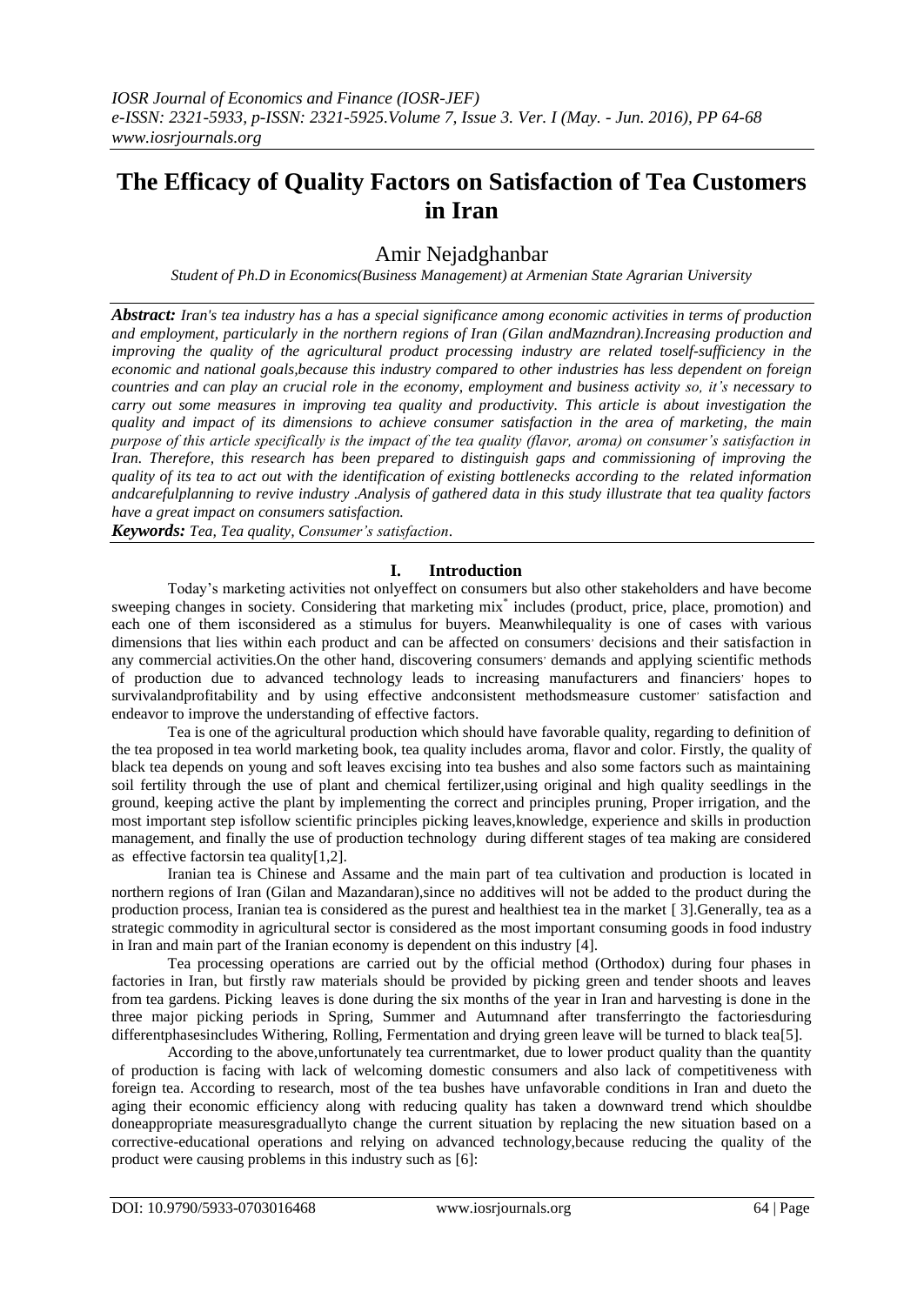low economic efficiency – lack of consumer satisfaction of domestic tea–unemployment in different sectorsof tea industry - reducing the market share that all pointed to the importance and necessity of research.

Accordingly, the efficacy of quality factors (flavor, aroma) on consumers satisfaction has been studied and investigated inthis study.

Based on the above, in order to achieve an acceptable economic feasibility, Investigations and researches according to experts view pointsand consumers opinionsaredone, It seems if corrective action takes at various stages of cultivation and production, effective steps can take to eliminate bottlenecks and problems in the tea industry and can hope to consumer satisfaction and economic development [7, 8].

## **II. Theoretical Foundations Of Subject**

Different views relating to new definition of quality and its dimensions include the following concepts: Quality is the degree of a product that is adapted to customers' expectations and characteristics presented[9].It means the factor that balances among the needs of customers and employees and financial goals [10].Quality includes different dimensions such as performance, design, compliance, reliability, stability and responsible to answer the service and reputation. These dimensions are partially independent and therefore, a product can be produced at a very high dimension, but can be the medium or weak in other aspects, complete superiority in all aspects of a product rarely happens [11].Some of the research that is directly or indirectly linked to the subject has been given [12, 13,14,15].

#### **Objectives that are pursued include:**

- 1. Finding the ways to increase the quality of produced tea accordingto the correct application ofremoving the existing constraints and barriers.
- 2. Increasing the quality of tea can enhance the competitiveness of domestic tea with the foreign ones.
- 3. Increasing the quality of tea production and thus enhancing market share and sales make the economic boom, development of tea gardens and increased production.

#### **Research Methods**

The research method is analytical- descriptive and thedependent variable isexplainedby theindependent variables and to describe the characteristics of variables library and field study such as questionnaires, interviews and observation are used and how the quality factors (flavor, aroma) influence on consumers satisfaction in Gilan and Mazandaran provinces have been studied.

Research tools that are used to collect data include questionnaire that its questions are designed by the whole five-item Likert and tea quality factors (flavor, aroma) are measuredby designedquestions on the questionnaire with regard to consumers' response .On the other hand,some interviews carried out with experts of tea industry who are working in the factories and companies in these two provinces (Gilan and Mazandaran) and to analyze the gathered data was used the software SPSS.

#### **Population and samples of studied:**

- population
	- It includes tea consumers and experts in the northern provinces of Iran (Gilan and Mazandaran)
- sample

Gilansampleincludesconsumers andexperts inLangrood,Lahijan, Rasht and Anzali cities

Mazandaran samples includes consumers and experts in Tonekabon,Chalus,Babol and Sari cities Since, selected cities of two provinces have been included the most amount of consumption of teaand expertsso are considered as example in this research.

#### **First hypothesis:**

#### **III. Research Hypothesis**

 $H<sub>0</sub>$ : The efficacy of tea aroma isn't different on consumers satisfaction

 $H<sub>1</sub>$ : The efficacy of tea aroma is different on consumers satisfaction

|           |           |            | Tuon T. Dhanounon of the effects of tea around |                            |
|-----------|-----------|------------|------------------------------------------------|----------------------------|
| option    | Frequency | Percentage | Percentage of reliability                      | The cumulative percentage. |
| Very low  |           | .o         | .O                                             | .O                         |
| low       | 26        | 14.6       | 14.6                                           | 15.2                       |
| middle    | 59        | 33.1       | 33.1                                           | 48.3                       |
| high      | 77        | 43.3       | 43.3                                           | 91.6                       |
| Very high |           | 8.4        | 8.4                                            | 100.0                      |
| total     | 178       | 100.0      | 100.0                                          |                            |

| <b>Table 1:</b> Distribution of the effects of tea aroma |
|----------------------------------------------------------|
|----------------------------------------------------------|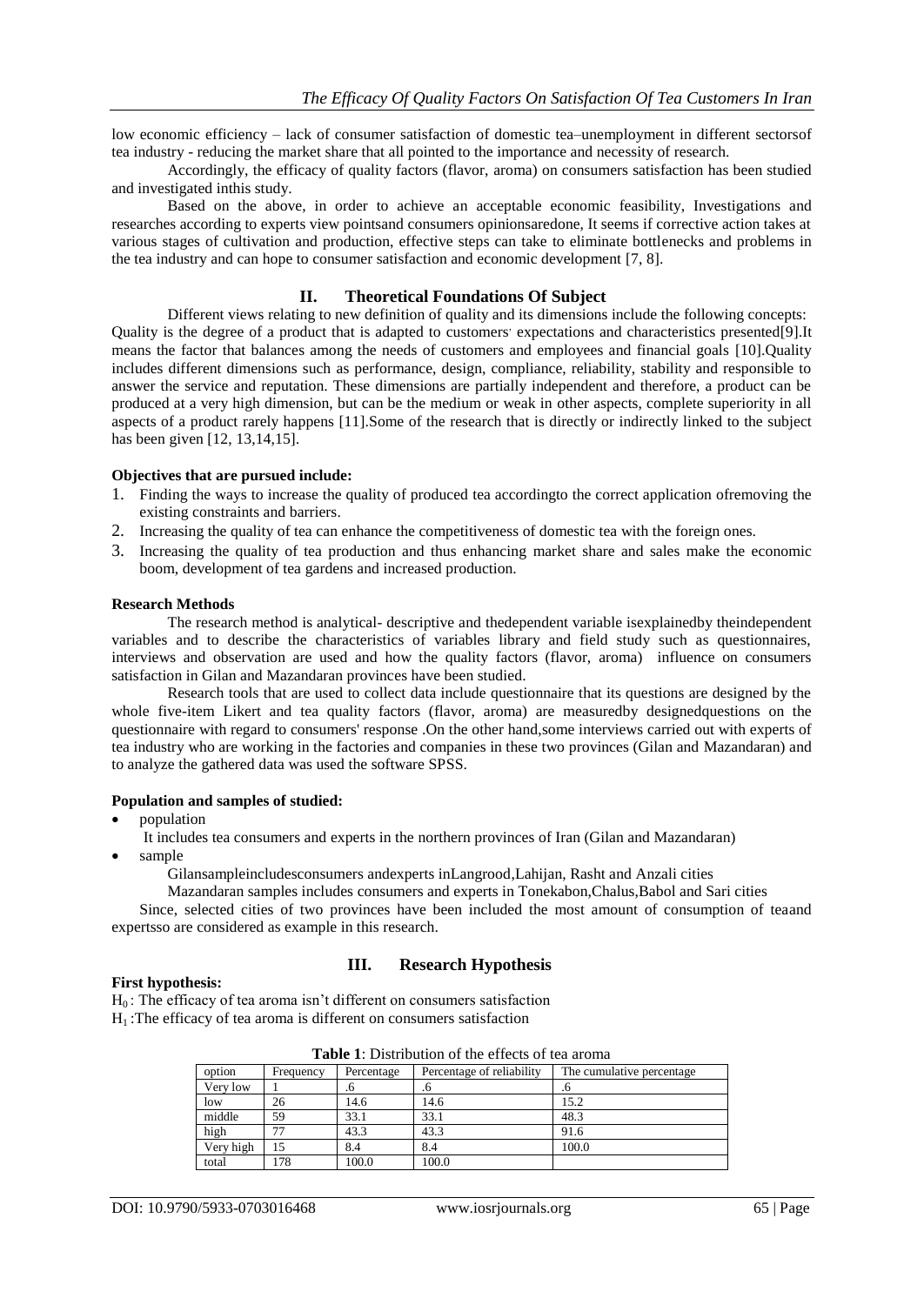

**Figure 1**: Distribution of the frequency of the effect of the tea aroma



**Figure 2**: Histogram the effect of aroma tea

|            |     |        |           |            |             |                                  |         | <b>Descriptive</b> |
|------------|-----|--------|-----------|------------|-------------|----------------------------------|---------|--------------------|
| first      | N   | Mean   | Std.      | Std. Error |             | 95% Confidence Interval for Mean | Minimum | Maximum            |
| hypothesis |     |        | Deviation |            | Lower Bound | Upper Bound                      |         |                    |
| Low        | 25  | 3.4800 | .87178    | .17436     | 3.1201      | 3.8399                           | 2.00    | 5.00               |
| middle     | 105 | 3.2952 | .84266    | .08224     | 3.1322      | 3.4583                           | 1.00    | 5.00               |
| high       | 42  | 3.6905 | .84068    | .12972     | 3.4285      | 3.9524                           | 2.00    | 5.00               |
| Very high  |     | 4.1667 | .75277    | .30732     | 3.3767      | 4.9567                           | 3.00    | 5.00               |
| Total      | 178 | 3.4438 | .86337    | .06471     | 3.3161      | 3.5715                           | 1.00    | 5.00               |

| Table2: Statistical indexes of first hypothesis |  |  |  |
|-------------------------------------------------|--|--|--|
|-------------------------------------------------|--|--|--|

**Table 3**: Statistical results of first hypothesis

| <b>ANOVA</b>   |                |    |             |       |     |
|----------------|----------------|----|-------------|-------|-----|
| Tea aroma      | Sum of Squares | df | Mean Square |       | Sig |
| Between Groups | 8.041          |    | 2.680       | 3.764 | 017 |
| Within Groups  | 123.897        | 74 | 712         |       |     |
| Total          | 131.938        |    |             |       |     |

# **Second hypothesis:**

H0: The efficacy of tea flavor isn't different on consumer satisfaction

H1: The efficacy of tea flavor is different on consumer satisfaction

| option | Frequency | Percentage | Percentage of reliability | The cumulative percentage |
|--------|-----------|------------|---------------------------|---------------------------|
| low    |           |            | 1.1                       |                           |
| middle | 65        | 36.5       | 36.5                      | 37.6                      |
| high   | 95        | 53.4       | 53.4                      | 91.0                      |
| Very   | 16        | 9.0        | 9.0                       | 100.0                     |
| high   |           |            |                           |                           |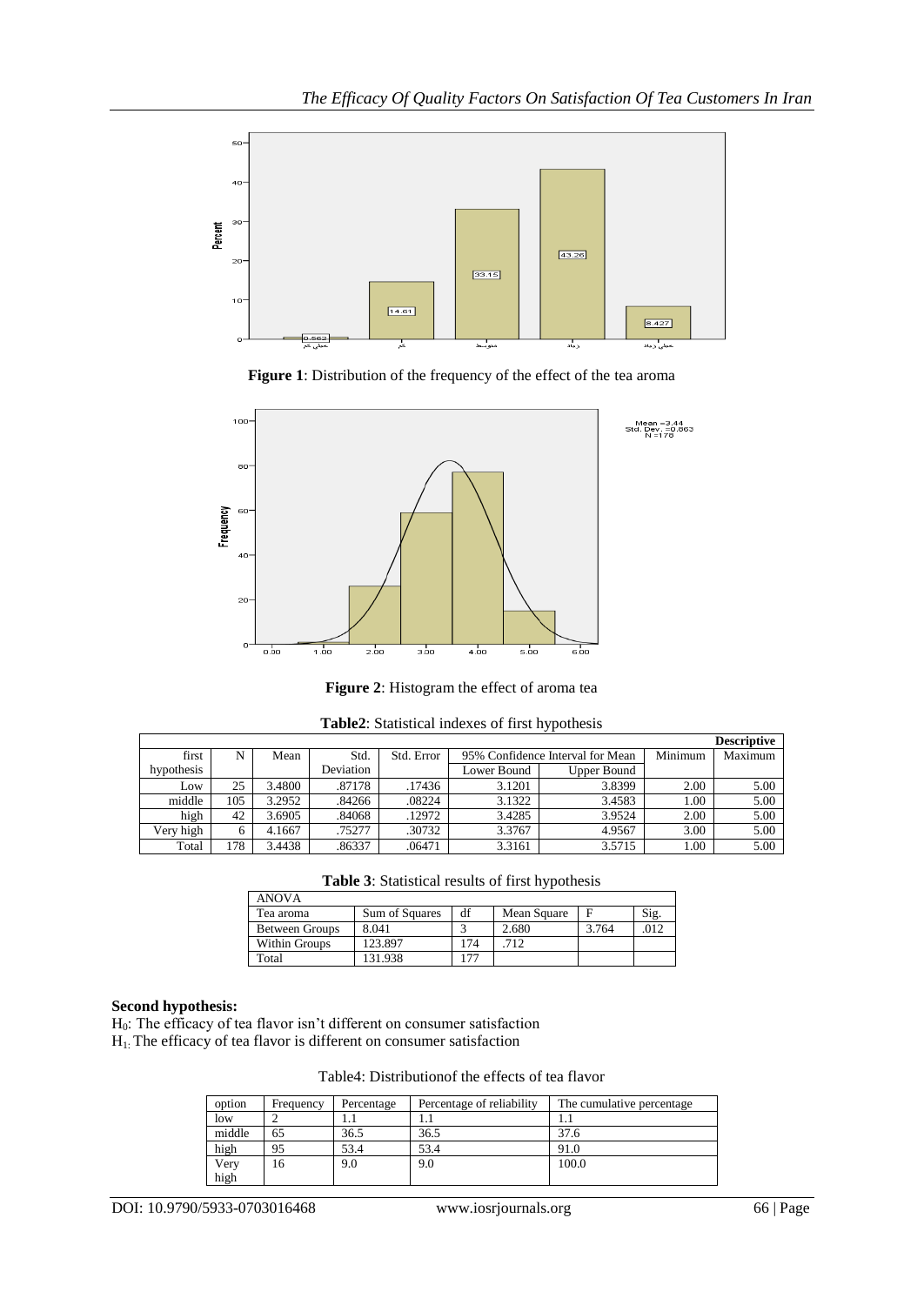



**Figure3**: Distribution of the frequency of the effects of tea flavor



**Figure 4:** Histogram of the effects of tea flavor

|            |     |        |           |            |             |                                  |         | Descriptive |
|------------|-----|--------|-----------|------------|-------------|----------------------------------|---------|-------------|
| second     | N   | Mean   | Std.      | Std. Error |             | 95% Confidence Interval for Mean | Minimum | Maximum     |
| hypothesis |     |        | Deviation |            | Lower Bound | <b>Upper Bound</b>               |         |             |
| Low        | 25  | 3.5600 | .50662    | .10132     | 3.3509      | 3.7691                           | 3.00    | 4.00        |
| middle     | 105 | 3.6667 | .61498    | .06002     | 3.5477      | 3.7857                           | 2.00    | 5.00        |
| high       | 42  | 3.7857 | .75015    | .11575     | 3.5520      | 4.0195                           | 3.00    | 5.00        |
| Very high  |     | 4.3333 | .51640    | .21082     | 3.7914      | 4.8753                           | 4.00    | 5.00        |
| Total      | 178 | 3.7022 | .64317    | .04821     | 3.6071      | 3.7974                           | 2.00    | 5.00        |

**Table6**: Statistical results of second hypothesis

| <b>ANOVA</b>      |                |     |             |       |      |
|-------------------|----------------|-----|-------------|-------|------|
| second hypothesis | Sum of Squares | df  | Mean Square |       | Sig. |
| Between Groups    | 3.321          |     | 1.107       | 2.756 | .044 |
| Within Groups     | 69.898         | 174 | .402        |       |      |
| Total             | 73.219         |     |             |       |      |

#### **IV. Results And Decision**

- 1. Our studybelievesthat there is the necessity of doing similarstudiesto compare withforeign brand of tea.
- 2. Since thetaste ofconsumersdetermine the favorablequalityof tea, itis recommended that enough research carry out on the use ofessence and permitted flavors in accordance with thetasteandconsumersatisfaction.
- 3. Investigation and scientificresearch doondifferent types oftea bushesasinfluencing factors on quality.
- 4. Investigation and scientific research doin the field oftea quality fromharvesting this product in the teagardenstothe processingphases withregard to thetechnical pointsof tea production.